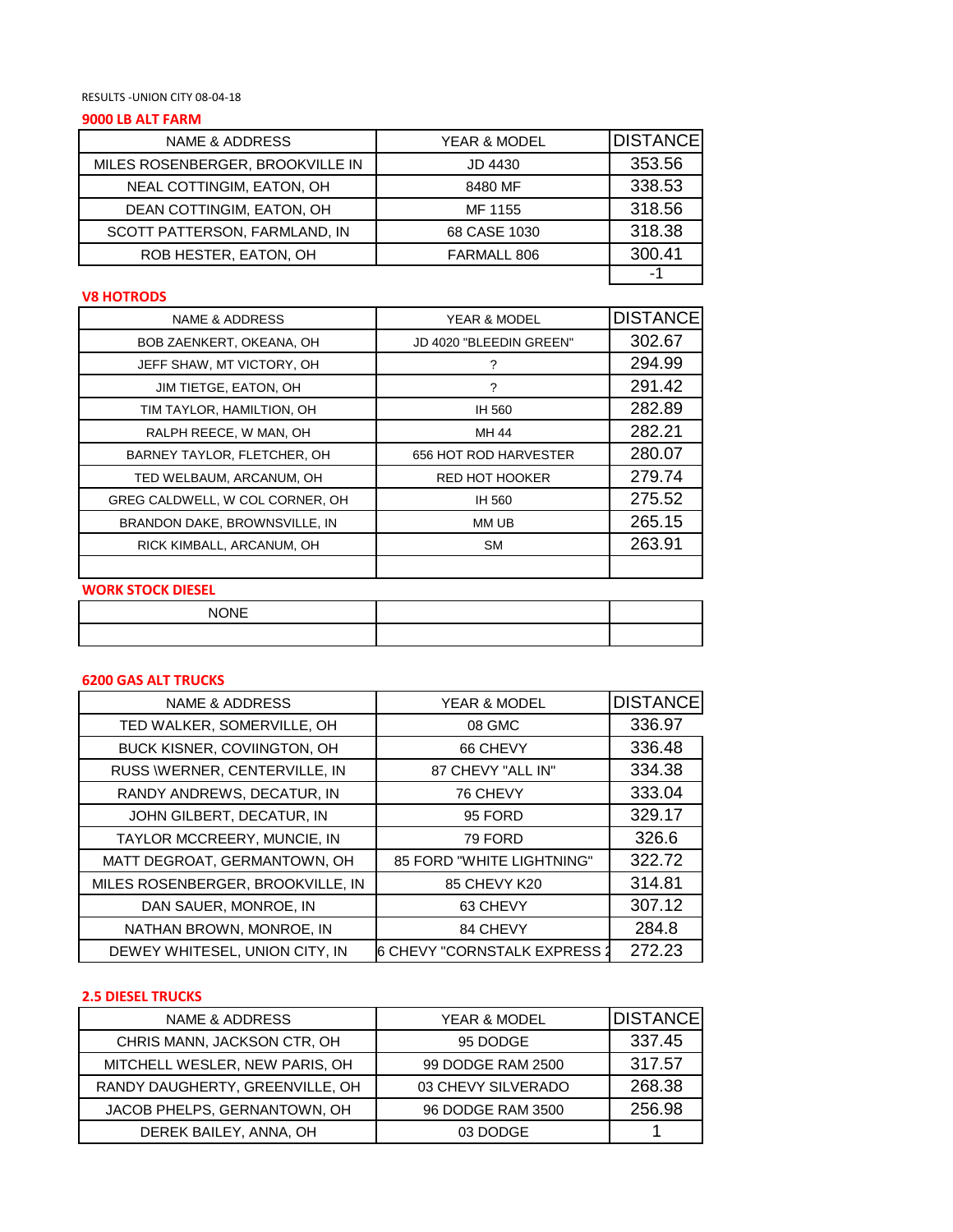## **9500 ALT FARM**

| <b>NAME &amp; ADDRESS</b>       | YEAR & MODEL            | <b>DISTANCE</b> |
|---------------------------------|-------------------------|-----------------|
| <b>JUSTIN FLECK, CELINA, OH</b> | IH 1066                 | 297.38          |
| RUSS CLARK, COVINGTON, OH       | JD 4250 "CRUIZIN DEERE" | 289.11          |
| SCOT MILLER, SPENCERVILLE, OH   | <b>DRAGLINE XPRESS</b>  | 287.08          |
| TYLER FLECK, MINSTER, OH        | IH 1066                 | 286.48          |
| SCOTT HUELSMAN, CHICKASAW, OH   | 75 1066 "RUMOR HAS IT"  | 282.53          |
| CHRIS REGEDANZ, CELINA, OH      | JD 4430                 | 270.39          |
| TYLAN REYNOLDS, NEW PARIS, OH   | <b>AC D21</b>           | 261.71          |
|                                 |                         |                 |
|                                 |                         |                 |

# **6500 LB ANTIQUES**

| <b>NAME &amp; ADDRESS</b>         | <b>YEAR &amp; MODEL</b> | <b>DISTANCE</b> |
|-----------------------------------|-------------------------|-----------------|
| JASON LEE, ELDRADO, OH            | 54 FORDSON MAJOR DIESEL | 226.89          |
| NATHAN STEINMETZ, ROSSBURG, OH    | MM UTE                  | 187.17          |
| TOMMY CARR, RIDGEVILLE, IN        | 53 MM UBE               | 174.58          |
| EDGAR BILLS, MONTEZUMA, OH        | 58 FARMALL 560          | 173.63          |
| LUKE DREW, NEW MADISON, OH        | <b>SUPER M FARMALL</b>  | 170.95          |
| FRANK MARCHAL, BRADFORD, OH       | 55 CCASE 400            | 169.06          |
| DUANE RISSELMAN, CONNERSVILLE, IN | 49 MMU                  | 166.14          |

### **6000 LB ANTIQUES**

| <b>NAME &amp; ADDRESS</b>         | <b>YEAR &amp; MODEL</b> | <b>DISTANCE</b> |
|-----------------------------------|-------------------------|-----------------|
| LUKE DREW, NEW MADISON, OH        | <b>SUPER M FARMALL</b>  | 212.23          |
| EDGAR BILLS, MONTEZUMA, OH        | 58 FARMALL 560          | 209.71          |
| JIM ROSE,                         | FARMALL 460             | 209.23          |
| TOMMY CARR, RIDGEVILLE, IN        | 53 MM UBE               | 167.94          |
| JASON LEE, ELDORADO, OH           | 54 FORDSON MAJ DIESEL   | 165.61          |
| NATHAN STEINMETZ, ROSSBURG, OH    | MM UTE                  | 163.28          |
| NATHAN LAFUZE, RICHMOND, IN       | 57 450                  | 162.11          |
| DUANE RISSELMAN, CONNERSVILLE, IN | 49 MMU                  | 151.61          |
| RUSSEL MARCHAL, VERSAILLES, OH    | 2                       | 147.72          |

## **5500 LB ANTIQUES**

| <b>NAME &amp; ADDRESS</b>         | <b>YEAR &amp; MODEL</b> | <b>DISTANCE</b> |
|-----------------------------------|-------------------------|-----------------|
| LLOYD LEE, ELDORADO, OH           | 54 FORDSON MAJ DIESEL   | 314.89          |
| TOMMY CARR, RIDGEVILLE, IN        | 53 MM UBE               | 255.36          |
| FRANK MARCHAL, BRADFORD, OH       | 55 CASE 400             | 248.03          |
| NATHAN STEINMETZ, ROSBURG, OH     | MM UTE                  | 215.37          |
| EDGAR BILLS, MONTEZUMA, OH        | 58 FARMALL 560          | 214.09          |
| JIM ROSE,                         | FARMALL 460             | 194.43          |
| DUANE RISSELMAN, CONNERSVILLE, IN | 49 MMU                  | 190.91          |
| JASON MARTIN, CELINA, OH          | 40 JD G                 | 186.96          |